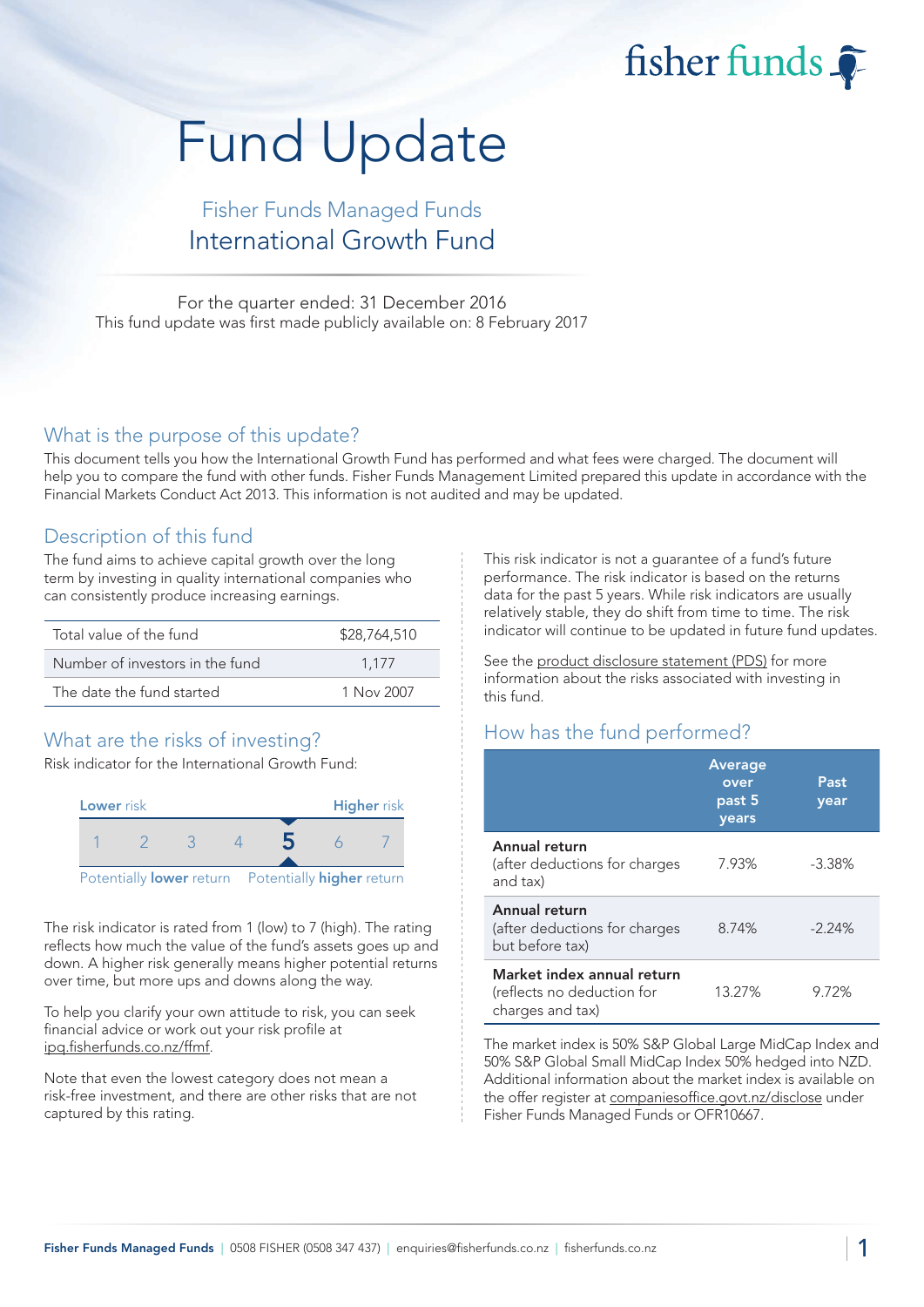

This shows the return after fund charges and tax for each year ending 31 March since the fund started. The last bar shows the average annual return since the fund started, up to 31 December 2016.

Important: This does not tell you how the fund will perform in the future.

Returns in this update are after tax at the highest prescribed investor rate (PIR) of tax for an individual New Zealand resident. Your tax may be lower.

## What fees are investors charged?

Investors in the International Growth Fund are charged fund charges. In the year to 31 March 2016 these were:

|                                                       | % of net asset value |
|-------------------------------------------------------|----------------------|
| <b>Total fund charges</b><br>2.07%                    |                      |
| Which are made up of:                                 |                      |
| <b>Total management and</b><br>administration charges | 2.07%                |
| Including:                                            |                      |
| Manager's basic fee                                   | 1.27%                |
| Other management and<br>administration charges        | 0.34%                |
| Total performance-based fees <sup>1</sup>             | 0.46%                |

Small differences in fees and charges can have a big impact on your investment over the long term.

## Example of how this applies to an investor

Katie had \$10,000 in the fund at the start of the year and did not make any further contributions. At the end of the year, Katie incurred a loss after fund charges were deducted of -\$338 (that is -3.38% of her initial \$10,000). Katie did not pay other charges. This gives Katie a total loss after tax of -\$338 for the year.

## What does the fund invest in?

#### Actual investment mix

This shows the types of assets that the fund invests in.



#### Target investment mix

This shows the mix of assets that the fund generally intends to invest in.